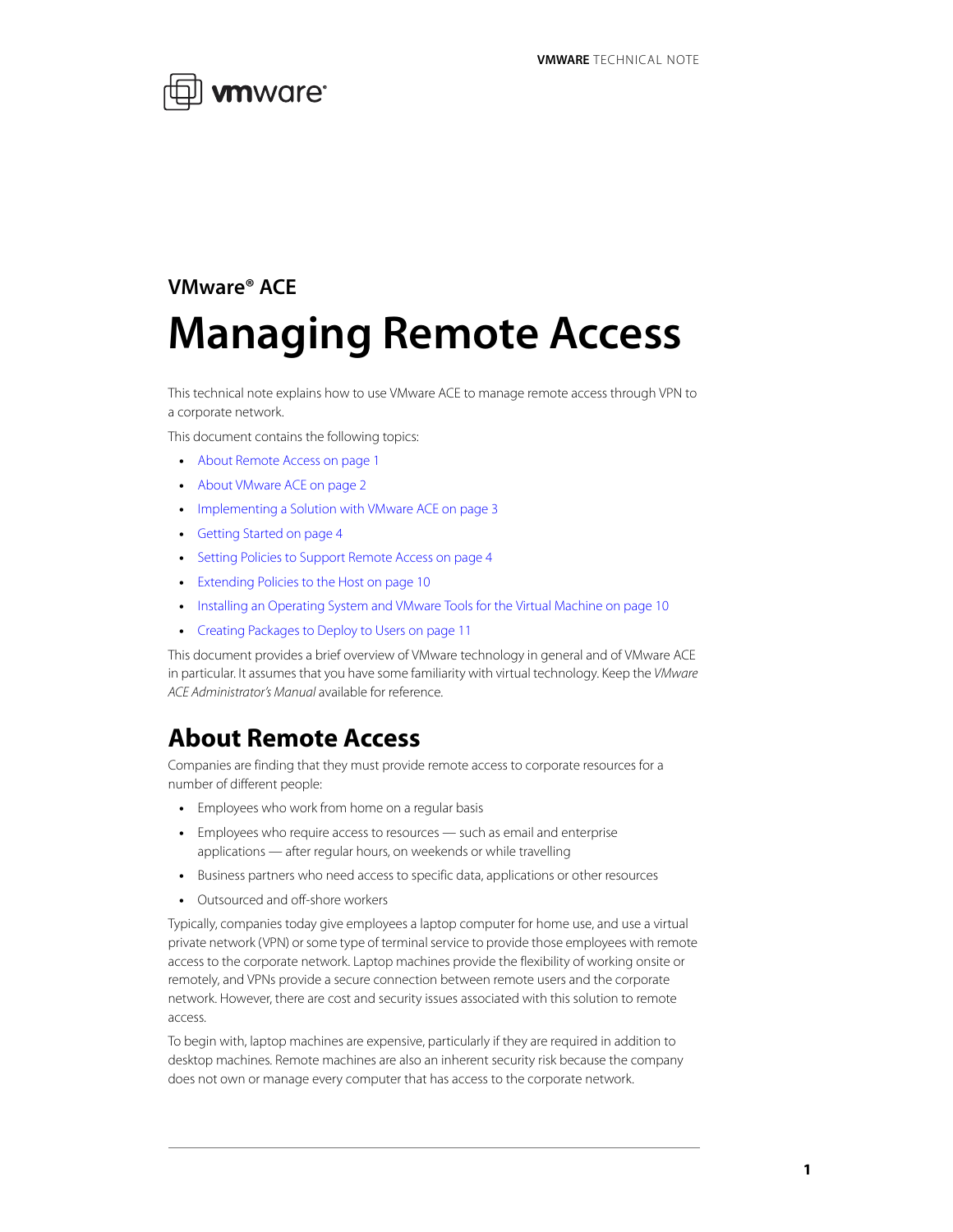

For example, consider the following scenarios:

- **•** A trusted individual logs onto the corporate LAN through VPN using an unmanaged computer that is infected with a virus or other malicious code. The malicious code infects the corporate network after the user connects through VPN.
- **•** A user, connected through VPN, downloads files to a home computer or other unmanaged PC, leaving sensitive data outside the protection of the corporate network. Or a user copies files onto a CD, floppy or USB drive, putting sensitive data at risk outside the corporate network.
- **•** A user, connected to the corporate network through VPN, browses to different Web sites and downloads software. Within the corporate network, browsing and downloading may be restricted, but the remote machine, although connected through VPN, is free to browse without restriction.
- **•** A remote user is using system software without the most up-to-date patches, even though company policy requires that users install the latest operating system patches. It is challenging to enforce policies on machines controlled by the company and impossible to do so on machines outside the company.

With VMware ACE, IT organizations can reduce the cost, and improve manageability and security when providing access to IT resources for remote, unmanaged PCs.

### <span id="page-1-0"></span>**About VMware ACE**

VMware ACE extends virtual machine technology to address security issues in a networked computing environment. VMware ACE enables you to apply corporate IT policies to a virtual machine containing an operating system, enterprise applications and data to create a secure, isolated PC environment known as an "assured computing environment".

A primary of advantage of using VMware ACE is that you create a standard, self-policing PC environment for your user. This means:

- **•** Users can run standard PC applications without modification.
- **•** Users can connect to the corporate network with standard networking protocols.
- **•** Users can work whether connected to the corporate network or not; when users are not connected, IT policies, such as authentication and access to devices and networks, are still enforced.

With VMware ACE, you create a virtual machine and apply a set of Virtual Rights Management policies to it. Policies include:

- **• Encryption and authentication** Protect data on the virtual machine through encryption and control access through password and directory service authentication.
- **• Life cycle control** Set an expiration date, after which the virtual machine is disabled. For example, you can limit guest workers to the length of a contract, or reclaim licenses that have expired.
- **• Network quarantine** Restrict the networks that the virtual machine or host can access. For example, you can require that the virtual machine connect to the corporate network through a VPN server only and restrict the host machine from any access to the corporate network.
- **Pevice access** Restrict the virtual machine access to some or all of the host's devices, such as CD-ROM/DVD, floppy and USB drives, to create a totally isolated environment.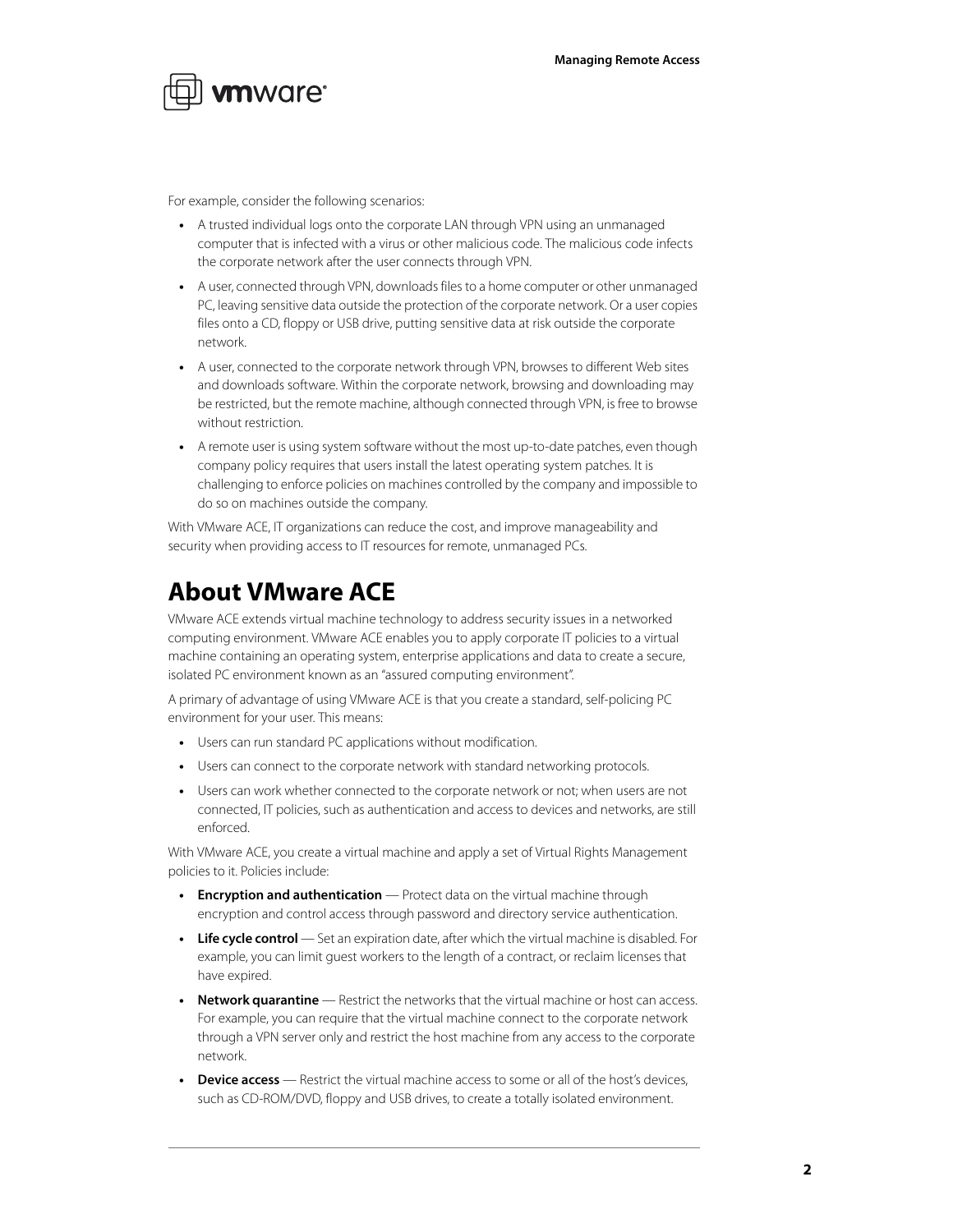

After you create a virtual machine, set desired policies and install any software on the virtual machine, you create an installable package. You can easily supply the newly created virtual machine to employees, contractors or business partners as needed.

If IT policies change, or if particular users need to change policies, you can easily create a new set of policies and distribute an update package with the new policies to your end users.

#### **Basic Terminology**

The following terms are important in the context of this document:

**Guest operating system** — An operating system that runs inside a virtual machine.

**Host computer (or machine)** — The physical computer on which the VMware ACE software is installed. It hosts VMware ACE virtual machines. The operating system on a host machine is referred to as the host operating system.

**Virtual Rights Management policies** — Policies control the capabilities of a virtual machine. You set policies by using the policy editor in VMware ACE Manager.

**Network quarantine policy** — A policy that controls the access of a virtual machine to networks and machines. Network quarantine policies can be either static or dynamic. A static policy is installed with the virtual machine and cannot be updated except by updating the entire virtual machine. A dynamic policy resides on a Web server or on an Active Directory server, and can be updated as necessary without updating the virtual machine.

**Update or patch server** — A server containing update patches that you set up and manage with patch management software. Virtual machines can access this server to update their operating environments.

### <span id="page-2-0"></span>**Implementing a Solution with VMware ACE**

This document explains how to use VMware ACE to enhance the security of an existing remote access solution that uses VPN. VMware ACE doesn't replace VPN but supplements it by securing resources on the remote machine.

With VMware ACE you create and install a virtual machine on the remote computer; and you install or set up VPN on the virtual machine. It is the virtual machine — which you control with policies — rather than the user's remote machine, that accesses the corporate VPN server. The VPN server still controls the user's access to other corporate resources.

To manage the virtual machine you define policies in VMware ACE. Policies control different aspects of the virtual machine, including network quarantine, encryption, and access to devices.

The network quarantine policy restricts the access of the virtual machine to the corporate VPN server only. The host machine, on the other hand, has no restrictions.

You must also isolate the virtual machine from the host machine by setting policies that:

- **•** Secure data in the virtual machine with encryption, authentication requirements and copy protection.
- **•** Prevent data from being copied to and from the virtual machine (except through the authenticated VPN connection) by removing access to USB drives, CD and DVD drives, floppy disk drives and the host machine itself.

The remainder of this document explains in detail how to use VMware ACE to implement this solution for managing access for remote workers.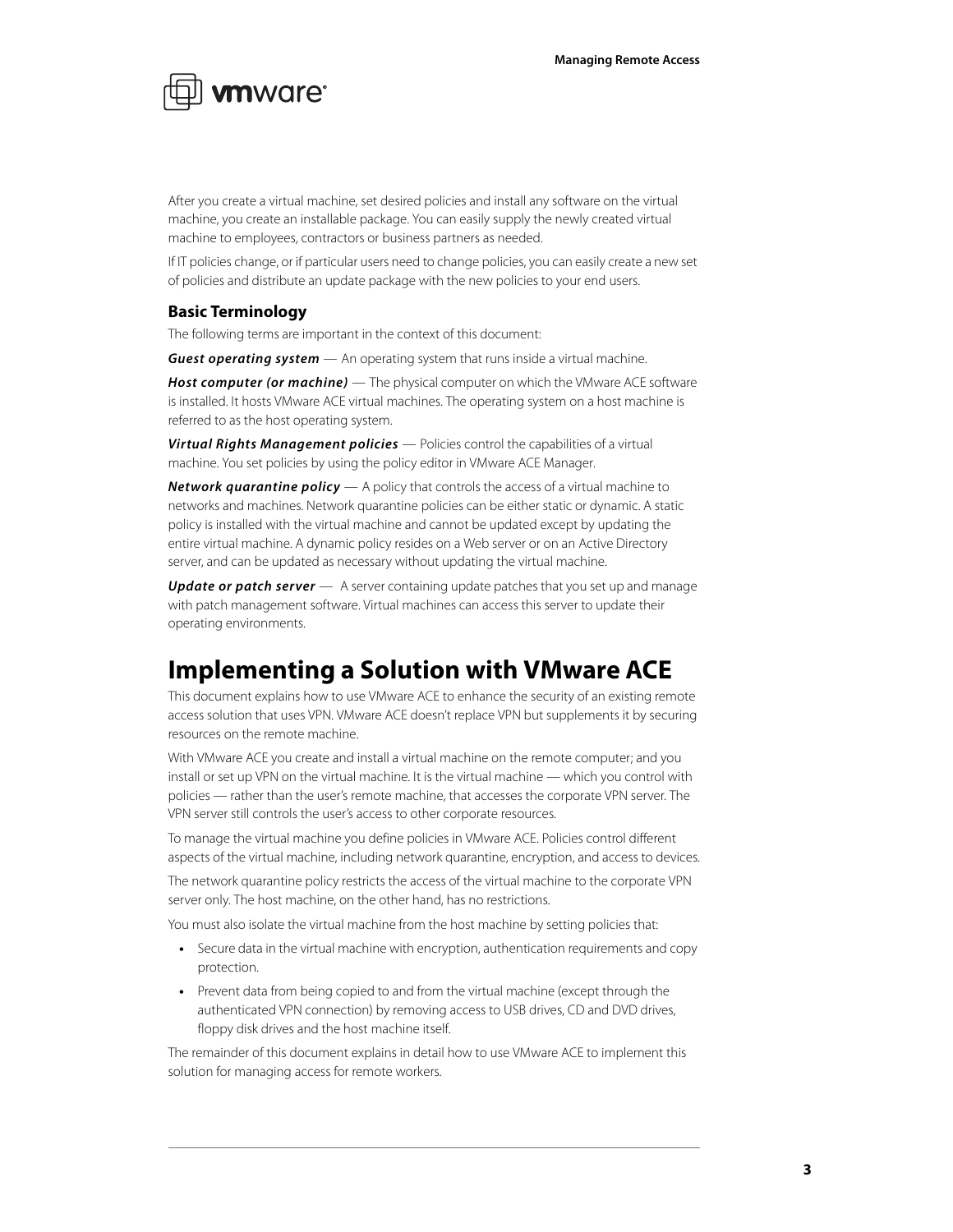

### <span id="page-3-1"></span>**Getting Started**

This document focuses primarily on how to set network quarantine policies, and other policies, to manage remote workers. However, before you can do that, you must create a project, add a virtual machine to it, and apply other policies to the virtual machine. This section provides a high-level view of that process. It assumes you are familiar with using VMware ACE Manager and that you have read the technical note, VMware ACE: Best Practices Setup, available at: [http://](http://www.vmware.com/support/resources/ace_resources.html) [www.vmware.com/support/resources/ace\\_resources.html](http://www.vmware.com/support/resources/ace_resources.html). That document describes in detail the process that this section covers at a high level.

#### **What You Need**

To complete the procedures in this document requires the following:

- **•** VMware ACE Manager
- **•** System software to install on the virtual machine
- **•** Any software applications required by end users of the virtual machine
- **•** IPSec or SSL VPN

Before starting the step-by-step procedures in this document, make certain you have the VMware ACE Administrator's Manual available. You should also photocopy and fill out the two checklists in that manual:

- **•** Checklist: Creating a Project
- **•** Checklist: Adding a Virtual Machine

#### **Creating a Project and Adding a Virtual Machine**

A project contains one or more virtual machines and the VMware ACE application to run the virtual machines. In the project you create a package to install a virtual machine and the application on a user's machine.

To create a project, run VMware ACE Manager and click the New Project icon or click File > New Project to start the New Project Wizard. Enter a name for the project and a location in which to store project files. When you are finished, select Open the Add Virtual Machine Wizard to go directly to the wizard for adding a virtual machine to the project.

**Note:** When you create a project, the New Project Wizard automatically adds the VMware ACE application to the project. End users use this application to run and manage the virtual machine. You can set preferences for this application if you wish, although this document does not show you how to do so.

To add a virtual machine, enter information in the Add Virtual Machine Wizard. You can accept the default values in all cases.

When you are ready to finish the Add Virtual Machine Wizard, select Set policies after the wizard closes to go directly to the policy settings editor after the wizard creates the virtual machine.

### <span id="page-3-0"></span>**Setting Policies to Support Remote Access**

VMware ACE enables you to extend control to computers you do not own and control, but that have access to your corporate network. You do so by providing users with a virtual machine that they can use to access the company network. Then you isolate the virtual machine from everything except the corporate VPN server, by doing the following: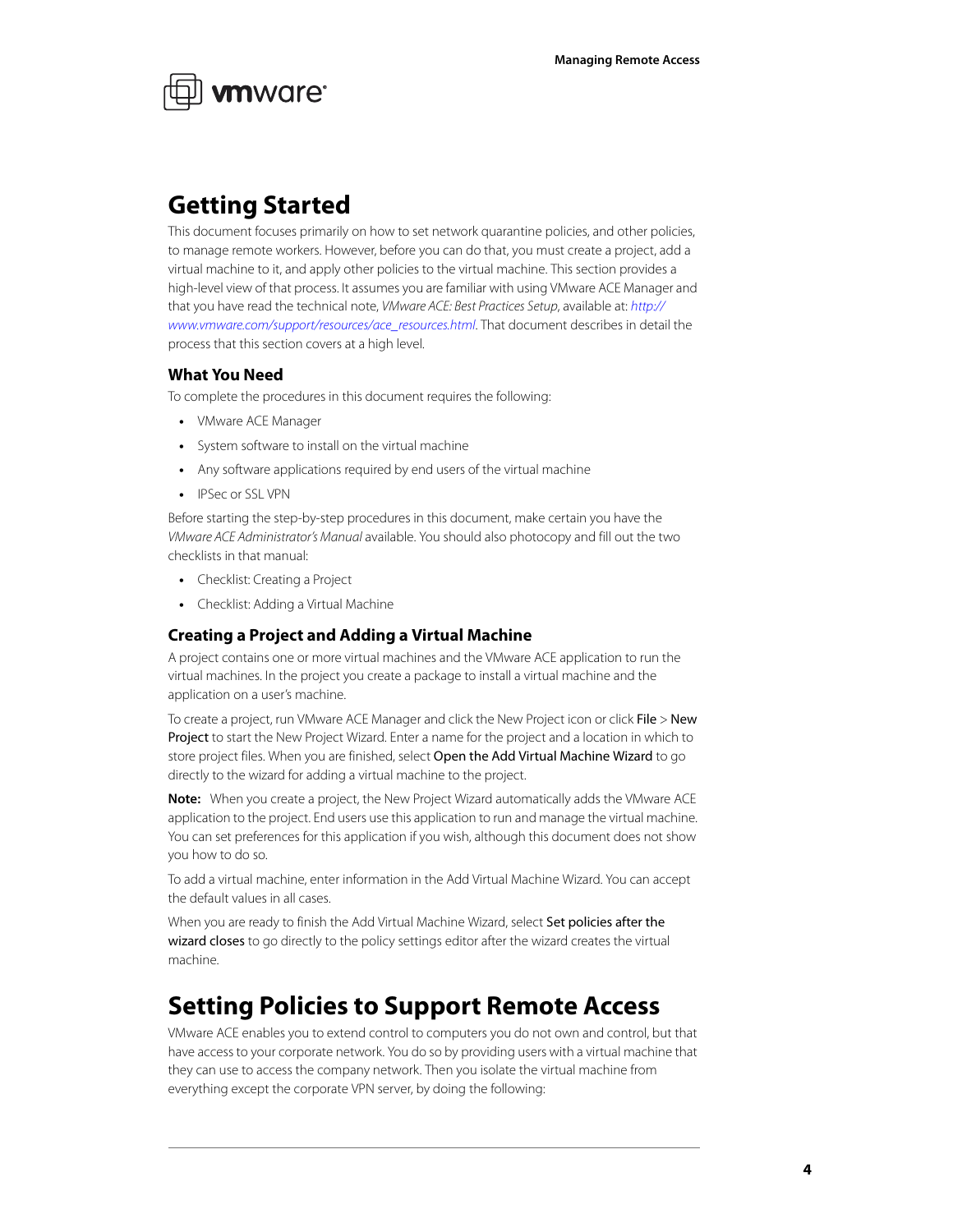

- **•** Provide network access for the virtual machine to the VPN server only.
- **•** Secure data in the virtual machine with encryption, authentication requirements and copy protection.
- **•** Prevent data from being copied to and from the virtual machine (except through the authenticated VPN connection) by removing access to USB devices, CD and DVD drives, floppy disk drives and the host machine itself.

Policies are the means for managing virtual machines. They give you control over many aspects of your end users' experiences, including security and authentication, and network access. The following sections guide you through the steps to set policies for your virtual machine that are important from the standpoint of remote access:

- **•** [Setting Encryption and Authentication Policies on page 5](#page-4-0) explains how to secure the data on the virtual machine through encryption and password protection.
- **•** [Creating a Recovery Key for the Password on page 6](#page-5-1) explains how to set a recovery key that enables an administrator to unlock a virtual machine if the end user forgets the password.
- **•** [Setting Expiration Policies on page 6](#page-5-0) explains how to set an expiration date for guest workers or business partners when the virtual machine can no longer be used.
- **•** [Setting Copy-Protection Policies on page 7](#page-6-0) explains how to ensure that the virtual machine can be run only from the location where you install it.
- **•** [Setting Network Quarantine Policies on page 7](#page-6-1) explains how to specify the network access for users of the virtual machine.
- **•** [Restricting Access to Devices on page 8](#page-7-0) explains how to specify who can use peripheral devices such as CD and DVD drives, floppy drives and USB devices on the virtual machine.
- **•** [Enabling Hot Fixes for the VMware ACE Application on page 9](#page-8-0) explains how to enable hot fixes, which let an end user recover the password, request an extension to an expiration date or use a copy-protected virtual machine from a different location.

#### <span id="page-4-0"></span>**Setting Encryption and Authentication Policies**

A virtual machine that may contain sensitive data is particularly vulnerable on a laptop computer that will be used outside the corporate offices. By encrypting the virtual machine, you protect the data files even if the computer is lost or stolen.

When you specify that the virtual machine should be encrypted, the VMware ACE installer encrypts the virtual machine's files, including the configuration file and the virtual disk files, when it installs VMware ACE on the end user's computer. The encryption key is different on each computer.

Encryption is transparent so the end user of the virtual machine does not have to think about it. With authentication policies, you require that the end user create a password to be used to run the virtual machine. The VMware ACE application handles the details of encrypting and decrypting the virtual machine as needed. With every disk access, the virtual machine files are automatically encrypted.

To set encryption and authentication policies:

1. Start the policy editor (click Project > Policies; or from the project summary page, select the Edit virtual machine policies icon).

Click the + sign beside the name of the virtual machine. The list of policy categories appears below the virtual machine name.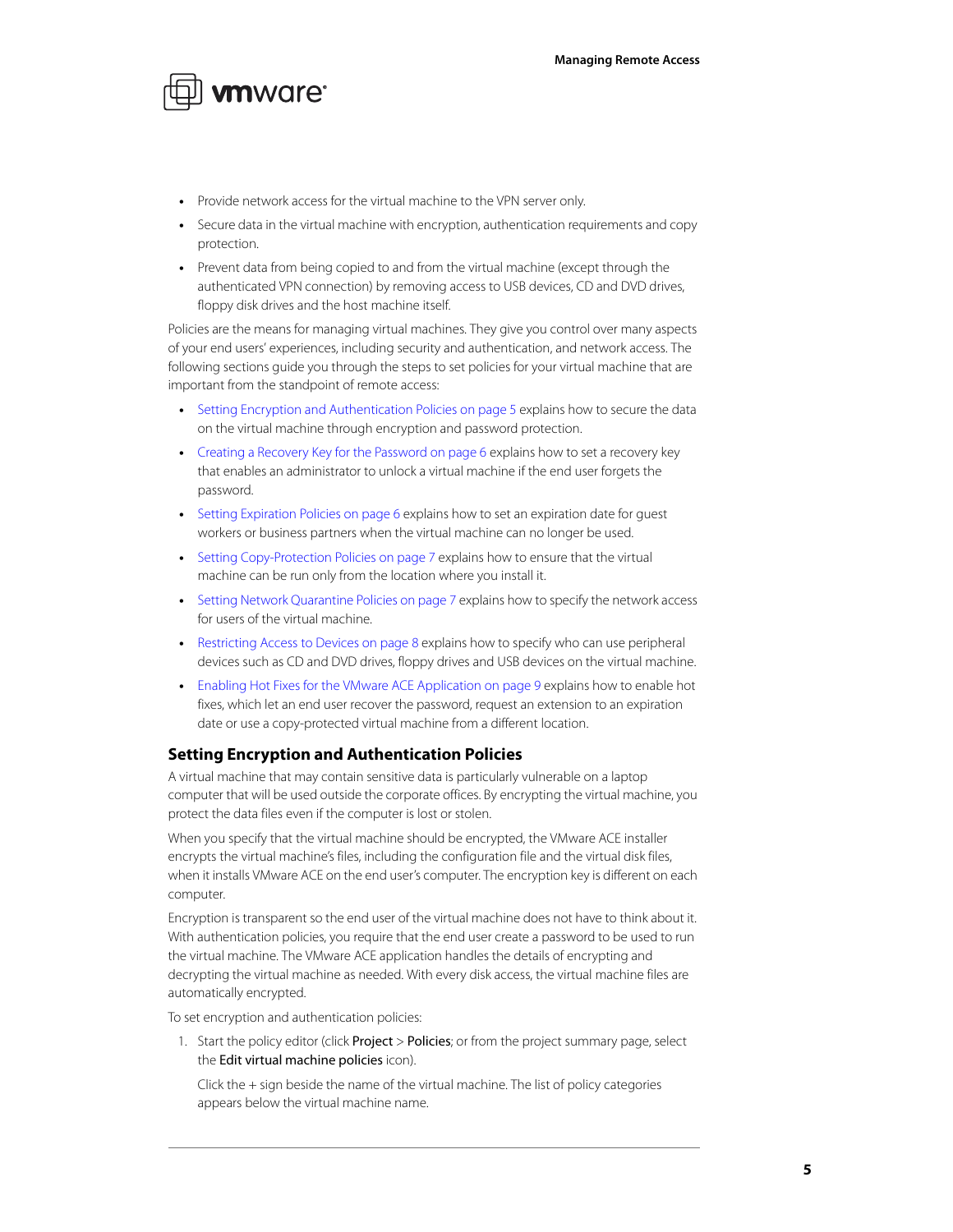

#### 2. Select Encryption and authentication.

To protect the contents of the virtual machine, select Encrypt data files when this virtual machine is installed. Each installation of the virtual machine is encrypted differently.

3. Select Password.

The virtual machine is password-protected and does not run until the user enters the correct password. Each user must set a password the first time that user's installation of this virtual machine is opened.

4. Optionally, you can set policies for the password, such as length and content of the user password. Click Help for more information.

When you are finished setting encryption and authentication policies, go to the next section.

### <span id="page-5-1"></span>**Creating a Recovery Key for the Password**

A recovery key enables you to access and reset the password for an encrypted virtual machine that has been deployed.

To create a recovery key:

1. If you are in the Encryption panel, select **Enable virtual machine recovery**. The Recovery Key dialog box appears. Click Yes and the Recovery Key panel appears.

If you are not in the Encryption panel, select Project > Settings. Then click the Recovery tab.

Select Use recovery key to configure a recovery key.

To create a new PEM-format key pair, click Create New Recovery Key. The Create New Recovery Key dialog box appears.

2. Enter a name and location for the key pair. Enter and confirm the password to protect the private key. Then click OK to generate the keys. When the keys are generated and saved, the Create New Recovery Key dialog box disappears and the newly generated public key is listed in the Public recovery key field on the Recovery Key tab.

You must know the password for the private key and the location of the private key file in order to reset an end user's password.

**Note:** An end user can send a hot fix request to reset the password if you have specified a hot fix policy for the VMware ACE application that manages the user's virtual machine. [See](#page-8-0)  [Enabling Hot Fixes for the VMware ACE Application on page 9.](#page-8-0)

When you are finished setting a recovery key, go to the next section.

#### <span id="page-5-0"></span>**Setting Expiration Policies**

You can use expiration policies to limit the lifetime of a virtual machine. For example, you can provide a computing environment for a contractor and limit its use to the duration of the contract; or you can set a virtual machine to expire to provide a time-limited demonstration to potential customers.

When a virtual machine expires, the files remain on the end user's computer but the virtual machine cannot be used.

To set an expiration date for the virtual machine:

- 1. Select Expiration from the Policy list.
- 2. In the policy editor, select one of the following options for expiration: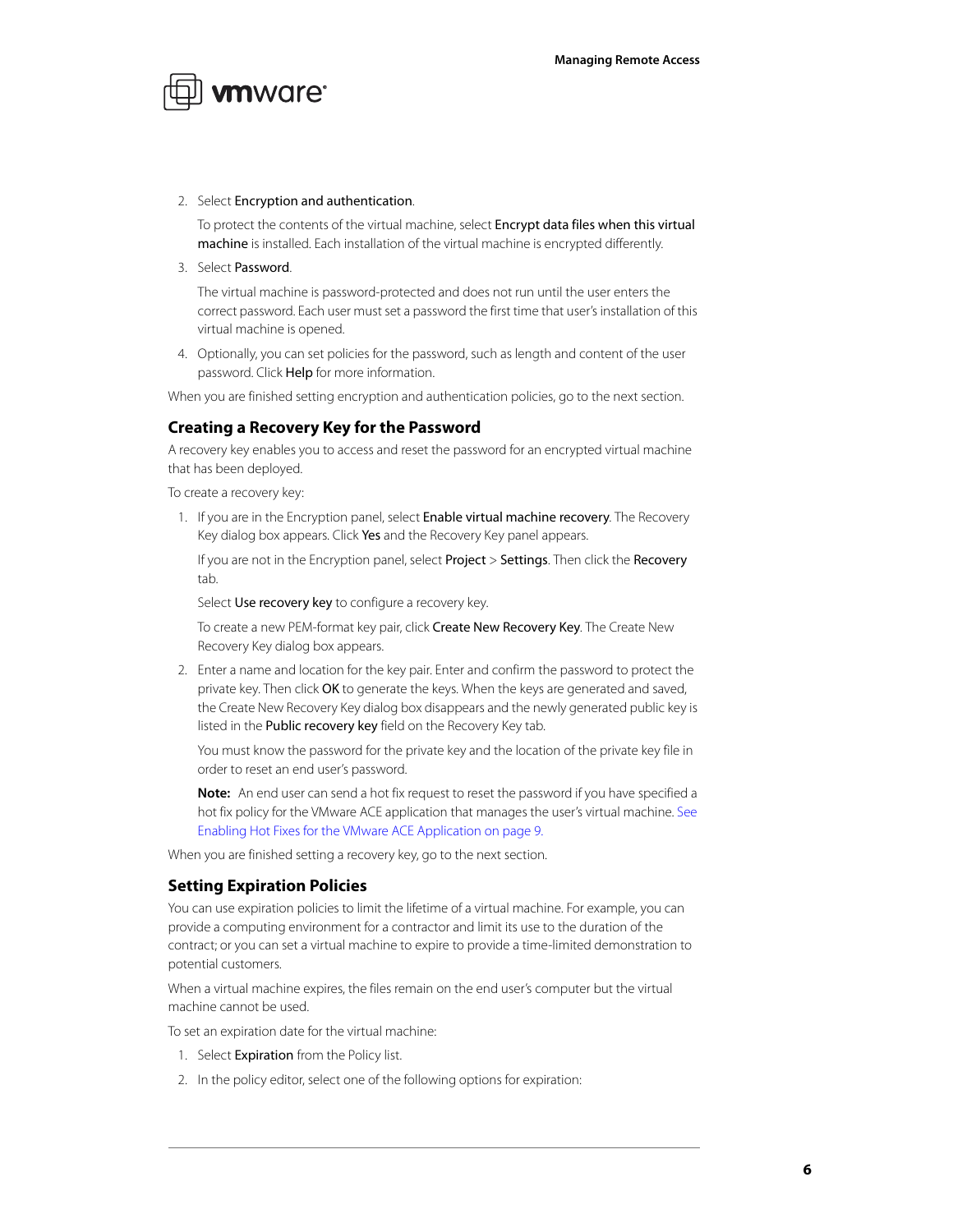

- After x days from installation The virtual machine runs for the specified number of days after the package is installed, then cannot be used. Consider this option for such uses as time-limited demonstrations.
- **•** On this date The virtual machine runs until and on the specified date. It cannot be used after the specified date. Consider this option for such uses as computing environments for contractors.

You can extend the life of a virtual machine in a number of ways:

**•** You may specify a script used to renew the virtual machine by selecting This virtual machine is renewable using script. Click Set to open a dialog box that allows you to find the plug-in script and set a command line for running the script. You may also specify a timeout interval in case the script does not run to completion.

For example, the plug-in script could query a server on your network and, based on the results of that query, do one of the following:

- **•** Make no change.
- **•** Renew the virtual machine for a specified number of days.
- **•** Renew the virtual machine until a specific date.
- **•** Set the virtual machine so it never expires.
- **•** Expire the virtual machine.

For information on writing scripts, consult the VMware ACE Administrator's Manual.

- **•** If the user sends a hot fix requesting an extension, you can respond to the hot fix. See "Responding to Hot Fix Requests" in the VMware ACE Administrator's Manual.
- **•** You can send an update package to the end users before they reach the expiration date. To do so, change the expiration date in the policy editor as just described. Then create an update package. In the package information, specify Virtual machine policies only. Send the update package to the affected end users, who can install the new polices to update their machines accordingly.

When you are finished setting expiration policies, go to the next section.

#### <span id="page-6-0"></span>**Setting Copy-Protection Policies**

A virtual machine is software, implemented in a set of files. This makes it easy to package and install a virtual machine on multiple physical machines. It also makes it easy for an unauthorized person to copy the virtual machine to a different location. Copy-protection policies ensure that a virtual machine can run only from the location where the VMware ACE installer placed it.

To apply copy protection:

- 1. Select Copy Protection from the Policy list.
- 2. Select Copy protect this virtual machine as the copy-protection policy in the policy editor.

If you copy protect a virtual machine, it is still possible for the virtual machine's files to be moved or copied. However, the copy-protected virtual machine cannot run from the new location.

When you are finished setting copy-protection policies, go to the next section.

#### <span id="page-6-1"></span>**Setting Network Quarantine Policies**

Network quarantine policies give you fine-grained control over the network access you provide to users of your virtual machines.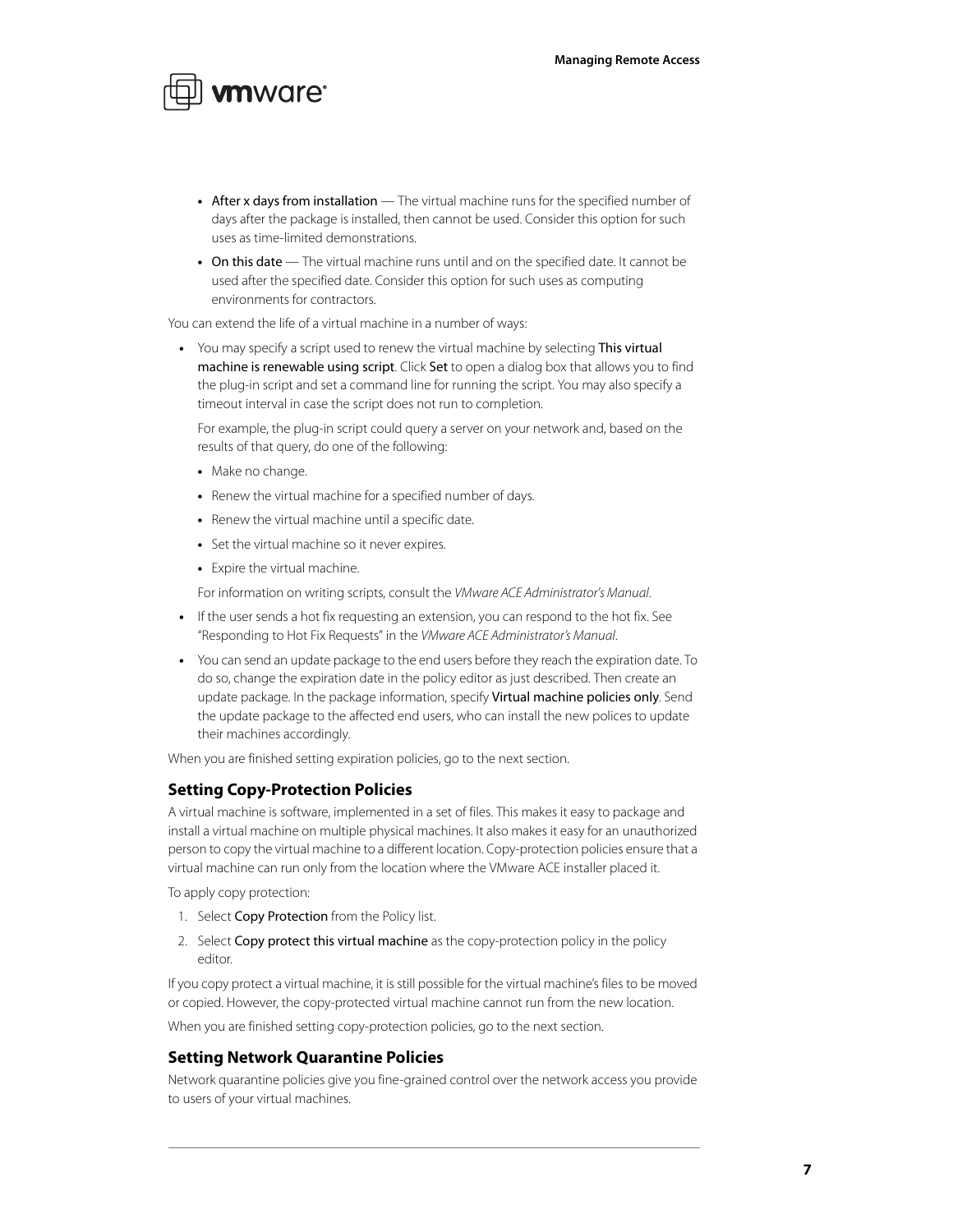

The network quarantine feature of VMware ACE, which uses a bi-directional packet filtering firewall, lets you specify exactly which machines or subnets a virtual machine may access. In this example, you configure the virtual machine so it is allowed to connect only to your VPN server, which then controls access to other resources.

You set and modify network quarantine policies with a wizard. This section steps you through the process of setting a quarantine policy that limits the virtual machine to a connection to the VPN server.

To set network quarantine policies, complete the following steps:

1. Select Network quarantine from the Policy list.

Select Quarantined access to specific networks and machines, then click Network Quarantine Wizard to set quarantine policies. The wizard guides you through the settings. You may rerun the wizard at any time to change the settings.

2. When you click Network Quarantine Wizard, the Network Quarantine Options panel appears.

Select Static quarantine to specify a single list of approved networks and machines, or of networks and machines that are off-limits. The list is stored with the virtual machine and distributed as part of the package. If you need to make any changes in the future, you must update the package and distribute the update to your users.

3. The Access panel appears.

Select Allow access to selected networks and machines to specify a whitelist of networks and machines with which the virtual machine may communicate.

4. The Networks and Machines panel appears.

Enter the IP address or the fully qualified host name for your VPN server, and click Add.

If you enter a host name, the wizard resolves the name and displays both the host name and the IP address in the list. The wizard can resolve the host name only if you are connected to the network on which the host resides.

**Note:** Because the host name is resolved to an address, the connection does not work, if the VPN server is moved to a new address.

Click Next after entering a valid address.

5. The Network Traffic panel appears.

Accept all defaults and click Next.

- 6. The Summary panel appears. Click Finish to close the Network Quarantine Wizard.
- 7. Click OK to exit the policy editor and create the policies you have specified.

#### <span id="page-7-0"></span>**Restricting Access to Devices**

One weakness of a VPN setup is that the hard drive of the remote machine and its peripheral devices such as CD and DVD drives sit outside the protection of the corporate firewall. The virtual machine itself is secure, but it has access to the same CD/DVD drives, floppy disk drives and USB devices as the host machine.

This section explains how to deny access to host devices. If you want to restore a device at a later time, you can update the policy to allow a particular user, or any user, to connect the device. A user can connect a device by using the VMware ACE application installed on the host.

To remove access to devices, take these steps in VMware ACE Manager with the virtual machine powered off: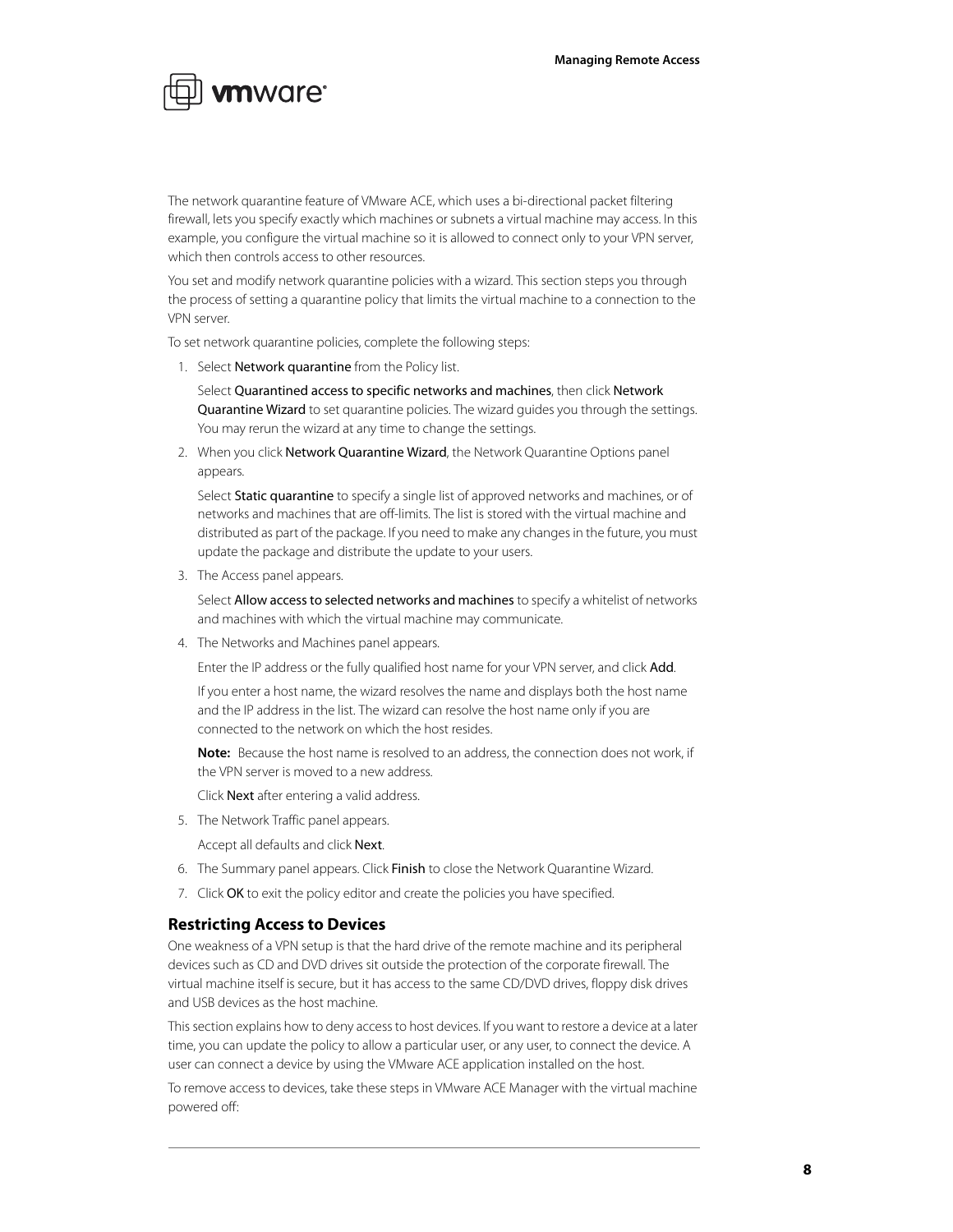

1. Start the policy editor (click **Project > Policies**; or from the project summary page, select the Edit virtual machine policies icon).

Click the + sign beside the name of the virtual machine. The list of policy categories appears below the virtual machine name

2. Select the  $+$  sign beside **Device connection** to see a list of devices.

Select each device in turn and select No one in the Device Connection panel.

3. When you have specified no connection for each device, click OK to close the policy editor.

**Note:** You may be familiar with the drag-and-drop feature of VMware Workstation that allows you to copy and paste files between a host machine and the virtual machine. For security reasons, this feature is disabled in VMware ACE. If you enable drag and drop in the settings editor, drag and drop works when you run the virtual machine in VMware ACE Manager. However, when you deploy the virtual machine to a host machine, drag and drop does not work.

#### <span id="page-8-0"></span>**Enabling Hot Fixes for the VMware ACE Application**

A user who cannot access a virtual machine for any of the following reasons can request a hot fix to solve the problem:

- **•** Forgotten password.
- **•** The expiration date has passed.
- **•** Trying to run a copy-protected machine from a different location.

For hot fixes to be available, you must enable them for the VMware ACE application that runs on a user's host machine.

To enable hot fixes:

1. In VMware ACE Manager, click Projects > Policies.

The Virtual machine policies panel appears. Click the + sign next to VMware ACE policies to expand it, if it is not already expanded. Then select **Hot fixes**.

2. The Hot Fix panel appears.

#### Select Allow users to request a hot fix.

The hot fix request is a file that the end user must submit to an administrator for action. After enabling the hot fix feature, select the preferred way for the end user to submit the hot fix request. Choose one of the following:

- **•** Use email to submit hot fix request The Hot Fix Request Wizard on the end user's computer attempts to use a MAPI email client on the host operating system to send the hot fix request as an attachment to an email message. The message uses the email address and subject line that you specify here.
- **•** Save the request to a file The end user saves the script, then must submit it to an administrator manually.

The end user sees any submission instructions you enter in the field labeled Specify instructions for users to submit the request.

If you choose email and the automatic submission fails, the Hot Fix Request Wizard gives the end user an opportunity to save the hot fix request as a file. The end user must then send the file to an administrator manually.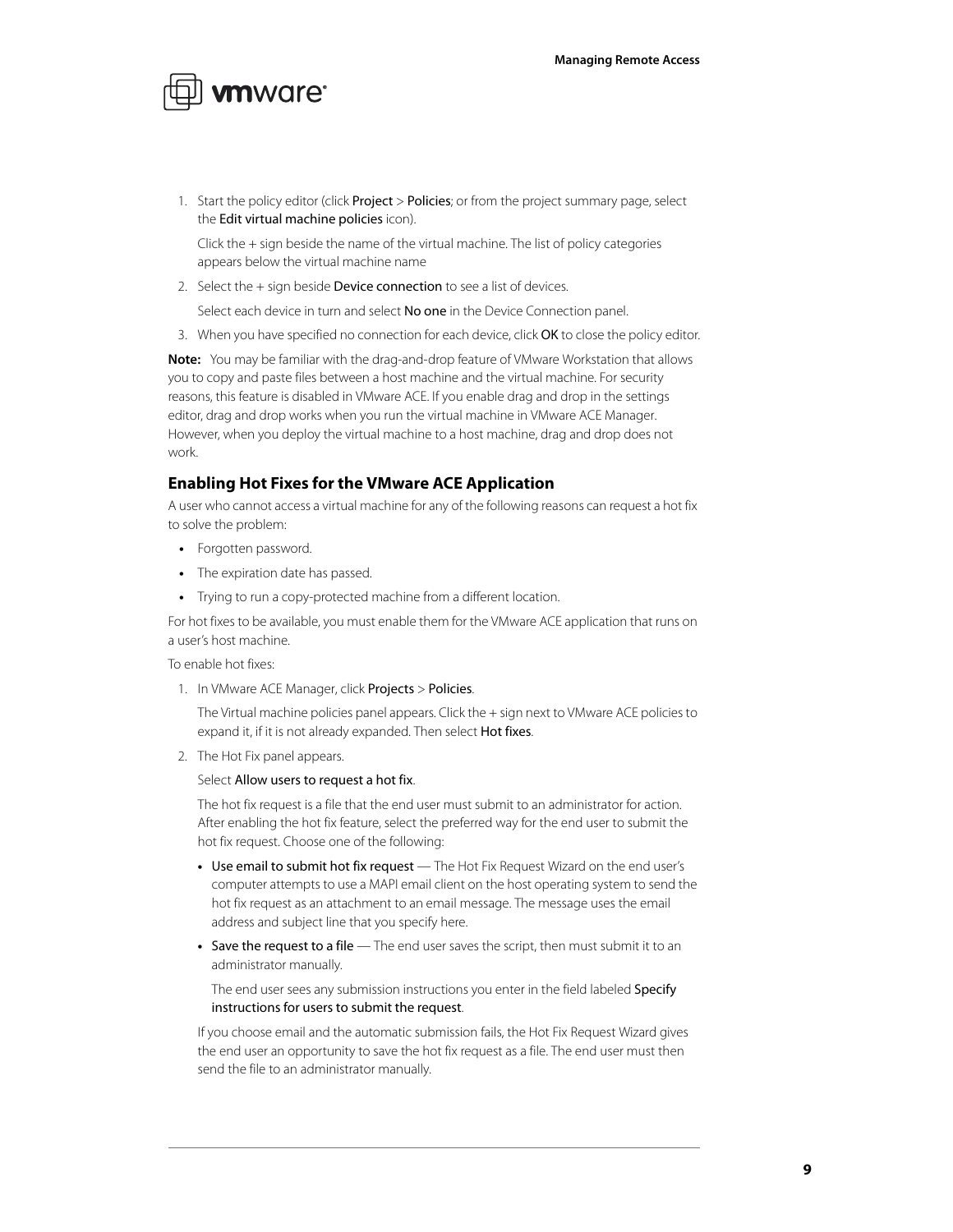

You must enable recovery on each virtual machine if you want end users to be able to request hot fixes for resetting the virtual machine passwords. [See Creating a Recovery Key](#page-5-1)  [for the Password on page 6.](#page-5-1)

3. Click OK to set the hot fix policy you have specified.

### <span id="page-9-0"></span>**Extending Policies to the Host**

The policies described above, including the network quarantine policies, restrict the network access of the virtual machine and isolate the virtual machine from the host machine. In general, these steps are sufficient to protect your network when you grant VPN access. However, in different situations, such as when remote workers use a laptop onsite as well as remotely, different issues arise. For these kinds of situations, VMware ACE provides advanced network quarantine features that allow you to control the network access of the host machine.

For example, you may want to prevent an end user from connecting to your VPN server from the host machine. Advanced network quarantine features also let you define different access for the virtual machine depending on whether the host machine is inside or outside the corporate network.

Advanced network quarantine features are outside the scope of this document but are covered in the document: VMware ACE: Managing Guest Workers available at: [http://www.vmware.com/](http://www.vmware.com/support/resources/ace_resources.html) [support/resources/ace\\_resources.html](http://www.vmware.com/support/resources/ace_resources.html).

## <span id="page-9-1"></span>**Installing an Operating System and VMware Tools for the Virtual Machine**

Before deploying virtual machines to your end users, be sure they have the necessary operating system and software — including VPN — installed.

If you created a new virtual machine and added it to the project, you must install a guest operating system in the virtual machine. This sections describes general considerations and general steps for installing an operating system For instructions on how to install a Windows XP guest operating system from an installation CD, see the VMware ACE Administrator's Manual available from the VMware Web site. For notes on installing all supported guest operating systems, see the Guest Operating System Installation Guide, available from the VMware Web site or from the Help menu.

If you added an existing virtual machine, it may already have a guest operating system installed. Be sure the guest operating system has the appropriate updates.

If you are deploying a Windows virtual machine to multiple users, you must set up Sysprep in the guest operating system just as you would on a physical computer you intended to clone for a large deployment. Sysprep prepares the operating system for deployment by installing special software that reconfigures the operating system on the next boot.

#### **Installing a Guest Operating System**

A new virtual machine is like a physical computer with a blank hard disk. Before you can use it, you need to partition and format the virtual disk, and install an operating system. The operating system's installation program may handle the partitioning and formatting steps for you.

Installing a guest operating system inside your VMware ACE virtual machine is essentially the same as installing it on a physical computer. The basic steps for a typical operating system are:

1. Start VMware ACE.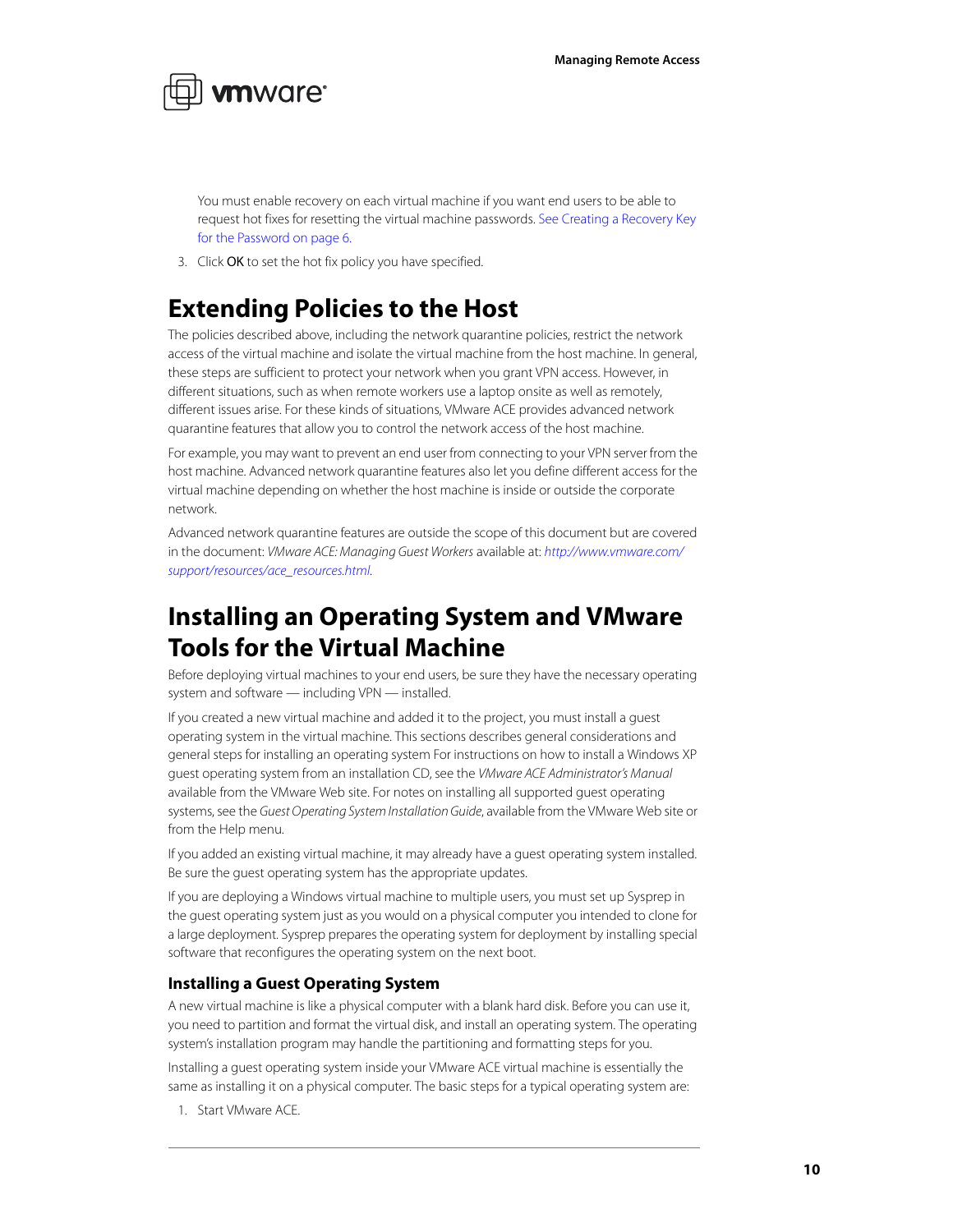

2. Insert the installation CD-ROM or floppy disk for your guest operating system.

**Note:** In some host configurations, the virtual machine is not able to boot from the installation CD-ROM. You can work around that problem by creating an ISO image file from the installation CD-ROM. Use the Virtual Machine Control Panel to connect the virtual machine's CD drive to the ISO image file, then power on the virtual machine.

- 3. Power on your virtual machine by clicking the Power On button.
- 4. Follow the instructions provided by the operating system vendor.
- 5. Install VMware Tools in the guest operating system.

**Note:** Be sure to install VMware Tools in the guest operating system. A number of key features in VMware ACE are provided by the VMware Tools package.

The installers for VMware Tools for Windows, Linux, FreeBSD and NetWare guest operating systems are built into VMware ACE Manager as ISO image files.

VMware Tools for Windows supports Windows 95, Windows 98, Windows Me, Windows NT 4.0, Windows 2000, Windows XP, Windows Server 2003 and Longhorn guest operating systems.

#### **Installing VMware Tools in a Guest Operating System**

The detailed steps for installing VMware Tools depend on the operating system, and for Windows, on the version of Windows you are running. The steps that follow are the general steps for any operating system.

**Note:** If you are running VMware ACE Manager on a Windows host and your virtual machine has only one CD-ROM drive, the CD-ROM drive must be configured as an IDE or SCSI CD-ROM drive. It cannot be configured as a generic SCSI device.

- 1. Power on the virtual machine.
- 2. When the guest operating system starts, prepare your virtual machine to install VMware Tools.

#### Choose VM > Install VMware Tools.

The remaining steps take place inside the virtual machine. For details on installing to a particular operating system, see the VMware ACE Administrator's Manual.

#### **Installing VPN and Application Software**

If you plan to distribute application software in the virtual machine, be sure the correct software is installed.

You may install application software in the virtual machine just as you would on a physical computer — using a CD or an installer file on a network server, for example.

If you are installing from a file on the network, you may need to change the networking configuration of the virtual machine or network settings of the guest operating system in order to navigate to the installer file. If you need to make such changes, be sure to reconfigure the settings as needed after you finish installing the application software.

If you are using IPSec VPN for this virtual machine, you need to install the client software on the virtual machine. If you are using SSL VPN, you can create a shortcut to your VPN server.

### <span id="page-10-0"></span>**Creating Packages to Deploy to Users**

After you have created a project and applied policies to the virtual machines in the project, you create packages to deploy those virtual machines to end users. A package includes an installer